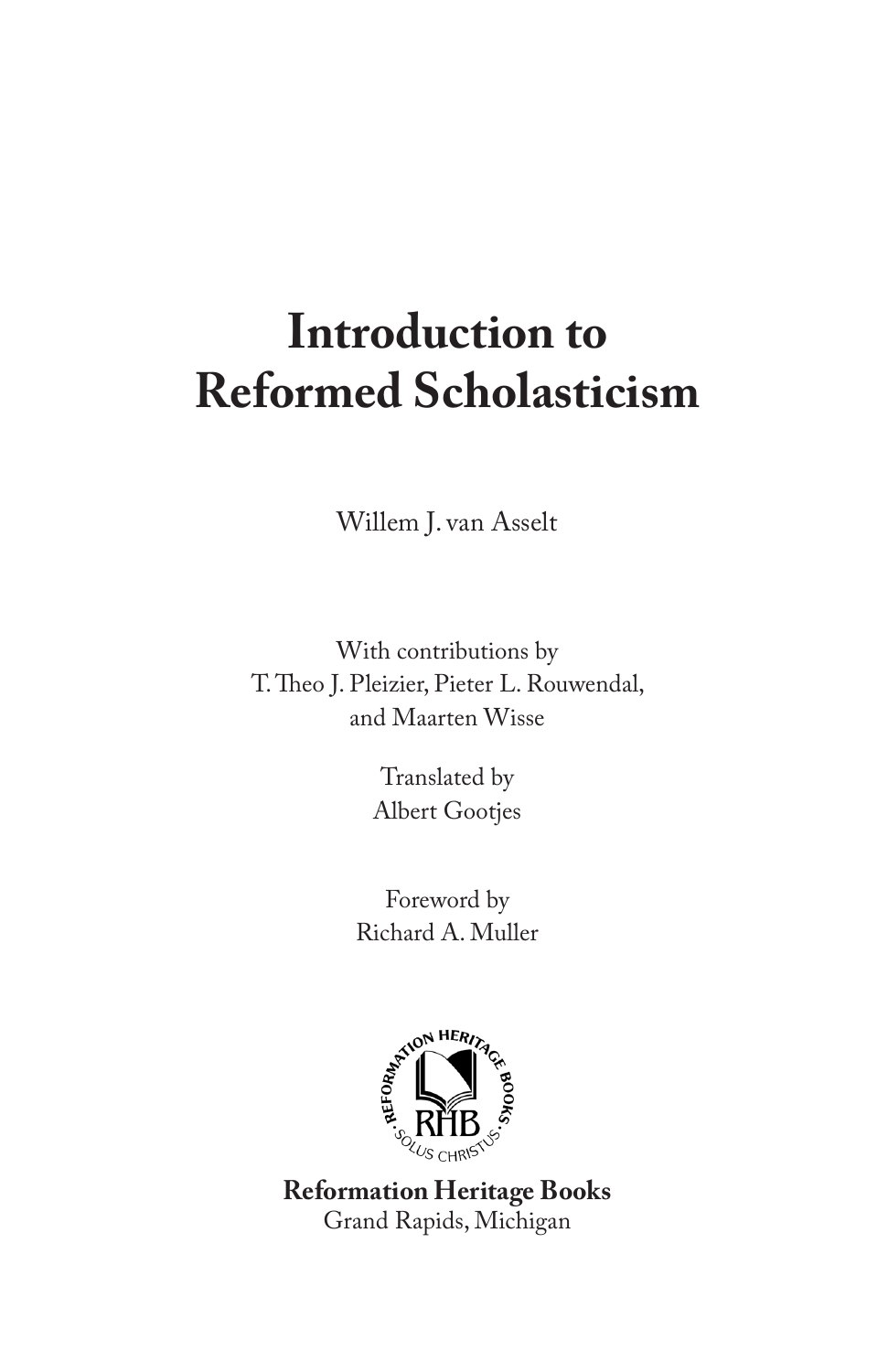*Introduction to Reformed Scholasticism* © 2010 by Willem van Asselt

All rights reserved. No part of this book may be reproduced, stored in a retrieval system, or transmitted in any form or by any means—electronic, mechanical, photocopying, recording, or otherwise—except for brief quotations for the purpose of review or comment, without the prior permission of the publisher, Reformation Heritage Books.

#### **Reformation Heritage Books**

2965 Leonard St. NE Grand Rapids, MI 49525 616-977-0889 / Fax 616-285-3246 orders@heritagebooks.org www.heritagebooks.org

*Printed in the United States of America.* 11 12 13 14 15 16/10 9 8 7 6 5 4 3 2 1

Library of Congress Cataloging-in-Publication Data

Asselt, W. J. van. [Inleiding in de Gereformeerde Scholastiek. English] Introduction to Reformed Scholasticism / Willem J. van Asselt ; with contributions by T. Theo J. Pleizier ... [et al.]; translated by Albert Gootjes; foreword by Richard A. Muller. p. cm. — (Reformed historical-theological studies) Includes bibliographical references and index. ISBN 978-1-60178-121-5 (pbk. : alk. paper) 1. Protestant Scholasticism. 2. Reformed Church—Doctrines—History. I. Title. BX9422.3.A8713 2011 230'.4209—dc22

2010054326

*For additional Reformed literature, both new and used, request a free book list from Reformation Heritage Books at the above address.*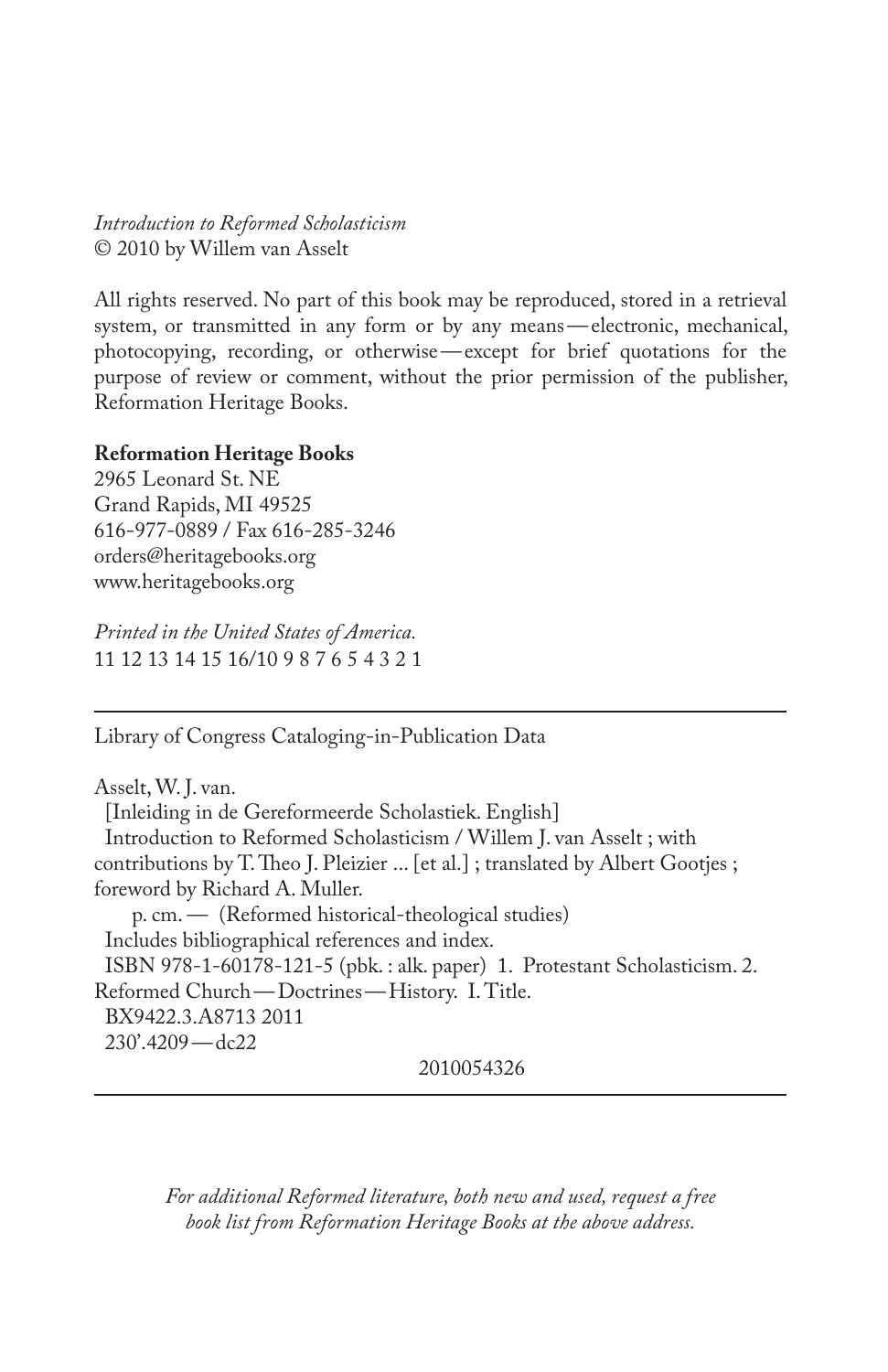## **Table of Contents**

| ix                                                                                                                                          |
|---------------------------------------------------------------------------------------------------------------------------------------------|
| 1. Introduction: What Is Reformed Scholasticism?<br>$\mathbf{1}$<br>— Willem J. van Asselt and Pieter L. Rouwendal                          |
| 2. The State of Scholarship: From Discontinuity<br>to Continuity — Willem J. van Asselt and Pieter L. Rouwendal<br>10                       |
| 26<br>-T. Theo J. Pleizier and Maarten Wisse                                                                                                |
| 4. The Teacher of the Ancient Church: Augustine. 45<br>— Maarten Wisse                                                                      |
| 5. The Method of the Schools: Medieval Scholasticism  56<br>— Pieter L. Rouwendal                                                           |
| 6. "Open Hand and Fist": Humanism and Scholasticism<br>in the Reformation — Willem J. van Asselt<br>73                                      |
| 7. Distinguishing and Teaching: Constructing a Theological<br>86<br>-Willem J. van Asselt and Pieter L. Rouwendal                           |
| 8. Scholasticism in the Time of Early Orthodoxy<br>$(ca. 1560-1620)$ — Willem J. van Asselt $\ldots \ldots \ldots \ldots \ldots \ldots 103$ |
| 9. Scholasticism in the Time of High Orthodoxy<br>$(ca. 1620-1700) - Willem J. van Asselt. 132$                                             |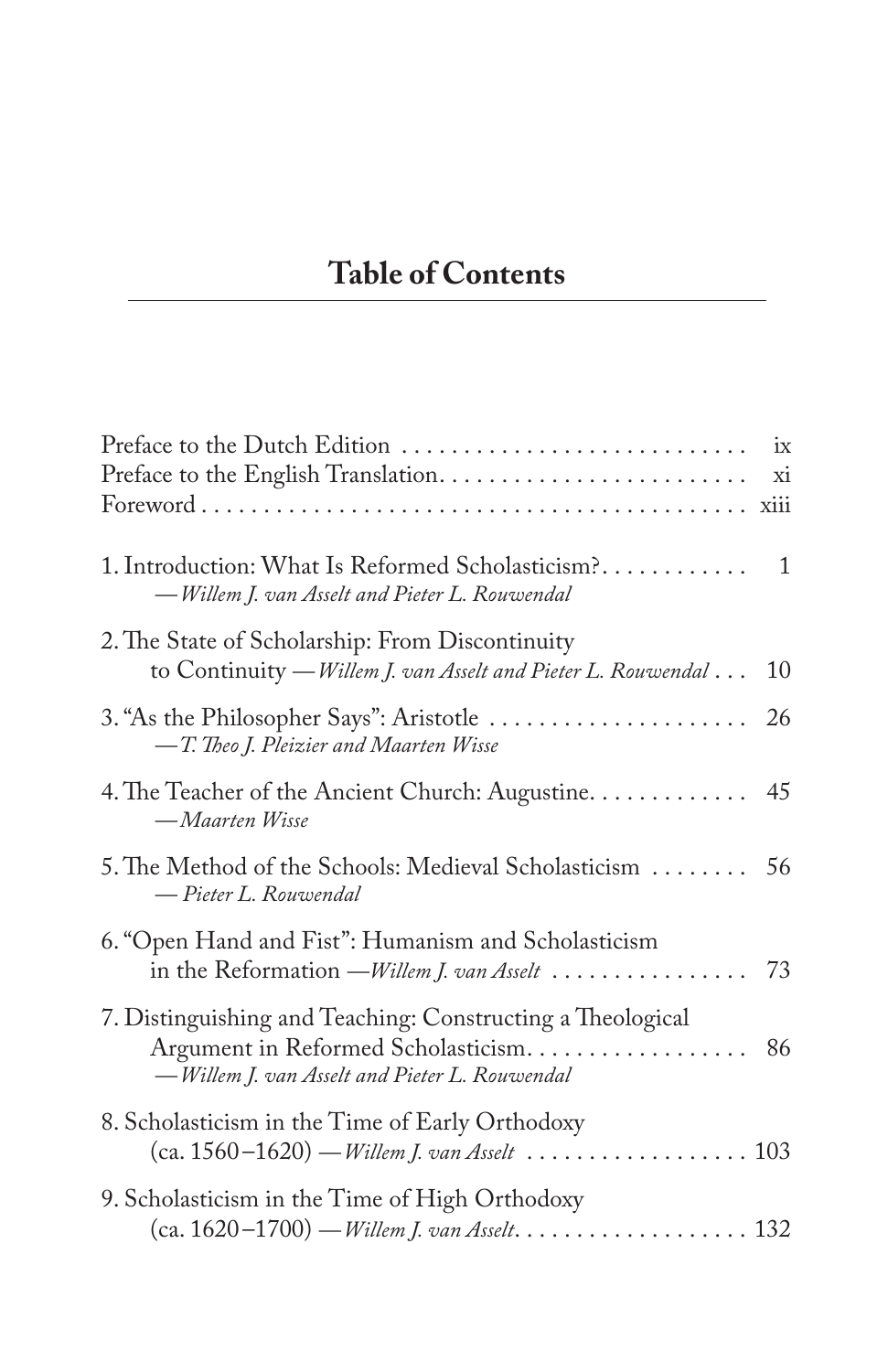## vi **Introduction to Reformed Scholasticism**

| 10. Scholasticism in the Time of Late Orthodoxy                                                                                               |  |
|-----------------------------------------------------------------------------------------------------------------------------------------------|--|
| 11. "The Abutment against Which the Bridge of<br>All Later Protestant Theology Leans": Scholasticism<br>and Today — Willem J. van Asselt  194 |  |
| Appendix 2: The Use of Reason in Matters of Faith 225                                                                                         |  |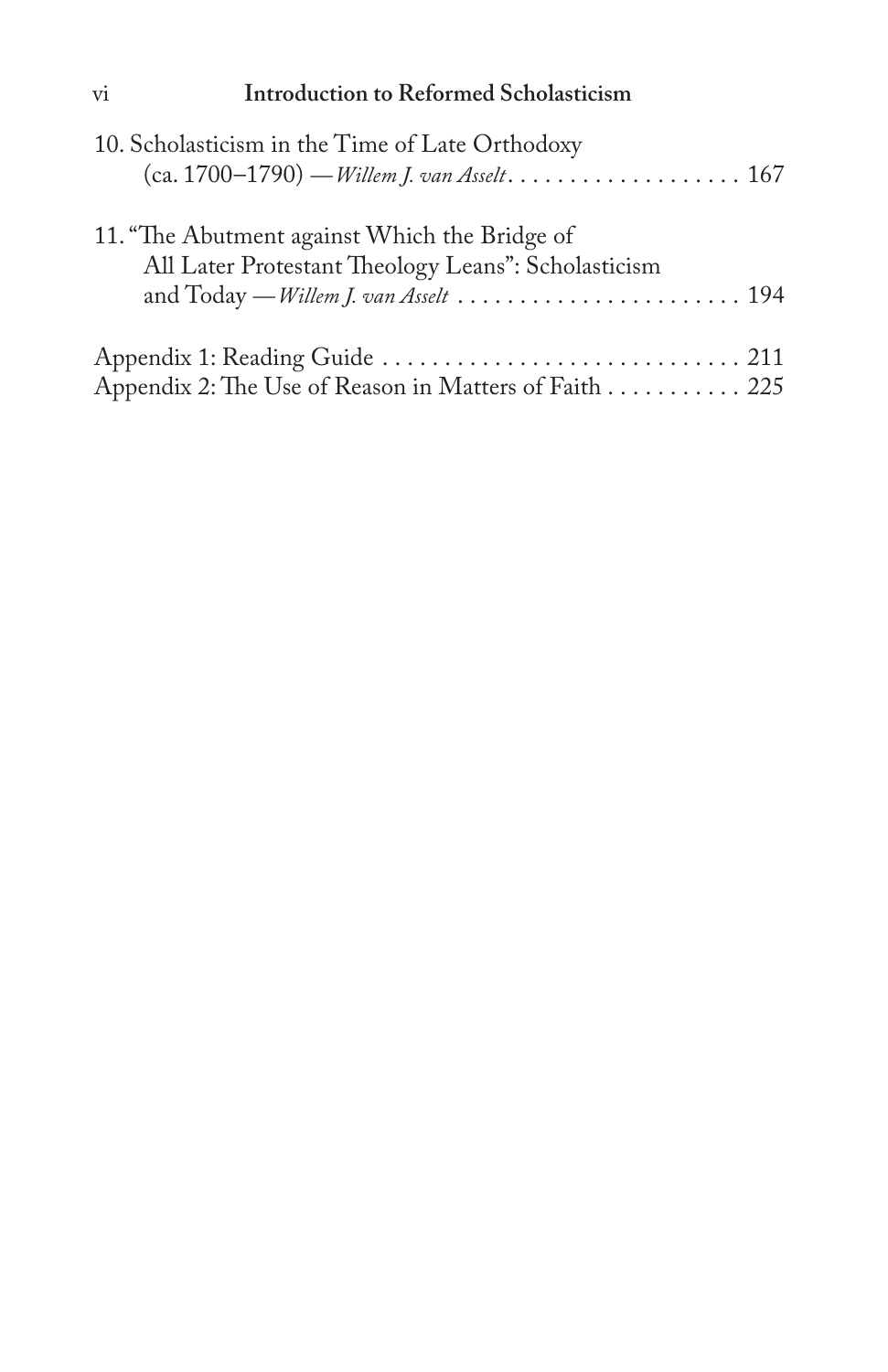## **Foreword**

An introduction to the study of Reformed Scholasticism has long been a desideratum in the field of early modern studies, and the present work supplies the need superbly. Apart from the work of Heinrich Heppe in the mid-nineteenth century, which, for all of its deficits, did at least offer both a useful finding-list of the writers involved in the early modern development of the Reformed tradition and a broad but selective survey of their thought in his famous *Reformed Dogmatics*, there has been no basic text that provided a suitable introduction to the field. There are, of course, a goodly number of technical studies, but until the appearance of this work by Willem van Asselt and his colleagues, we have lacked the basic introduction in which the era is concisely surveyed, the most significant thinkers noted together with the various trajectories or schools of thought, definitions of the phenomena of scholasticism and orthodoxy carefully presented, and the relevant secondary scholarship referenced. The present state of the question concerning the nature of the Reformed development is well presented.

Particular notice should be given to the chapters on backgrounds to Reformed Scholasticism, both Aristotelian and Augustinian; the discussion of the history of scholarship on the post-Reformation development of Reformed thought from its modern beginnings in the early nineteenth century to the present; and the several chapters surveying the course of Reformed thought from early through late orthodoxy. There is a helpful discussion of the Aristotelian understanding of such issues as forms logical argumentation, act and potency, and causality, together with comment on the ways in which Christian Aristotelianism absorbed and adapted Aristotle's categories. Likewise, the Augustinian backgrounds of the Reformed, including patterns of appropriation, are noted. The authors also offer a balanced perspective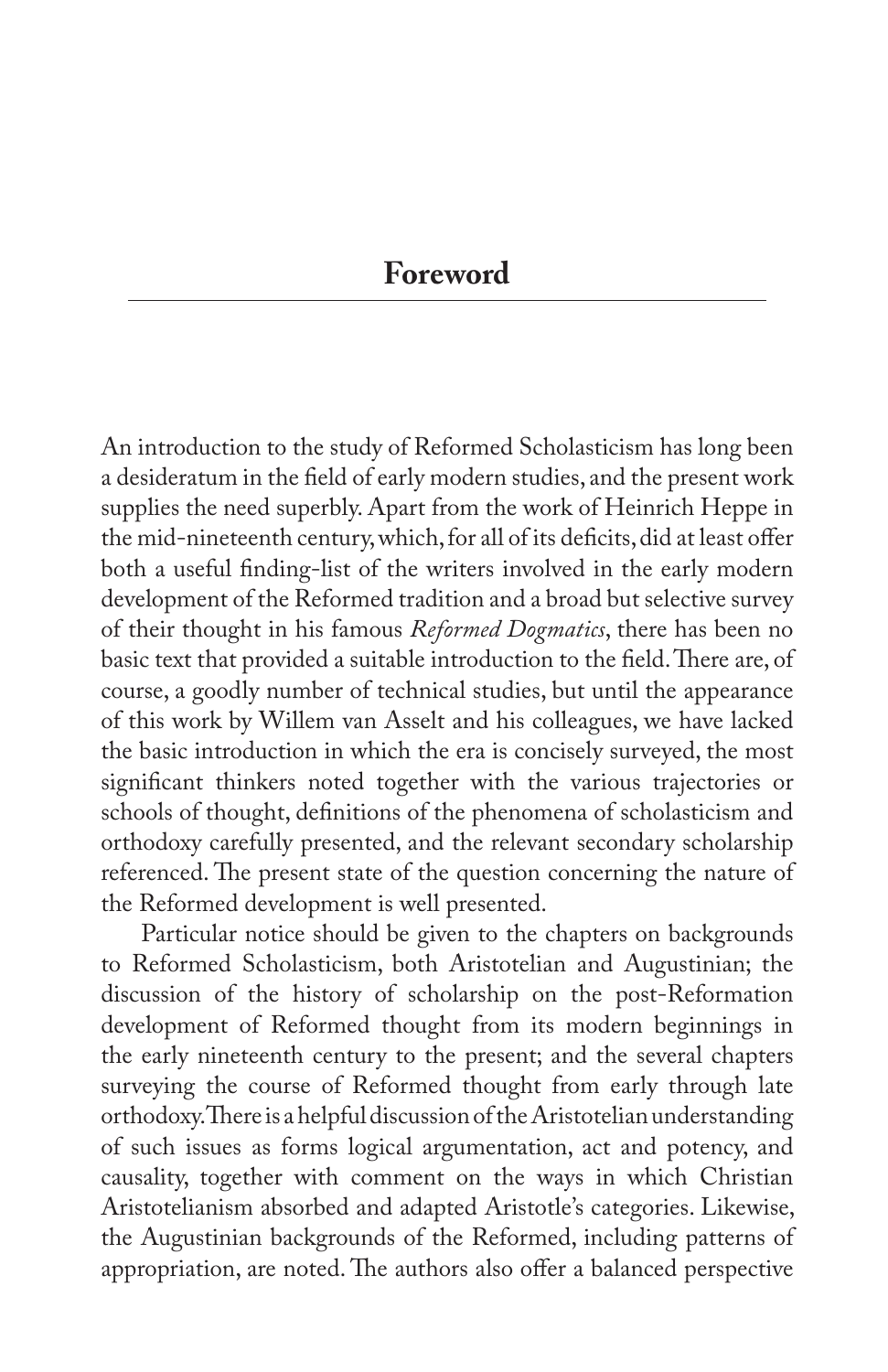#### xiv **Introduction to Reformed Scholasticism**

on the interrelationship of humanism and scholasticism in the era of the Reformation. The discussions, found in several contexts, of the structures and patterns of scholastic argumentation are most helpful, and the historical chapters on the successive phases of orthodoxy offer valuable introductions both to the issues in debate and the major theological voices of the era. Each chapter, moreover, concludes with a bibliography basic to the field, and the entire volume concludes with a major resource or "reading guide" that identifies biographical resources and various libraries and Internet resources through which the often difficult-to-find works of the Reformed orthodox may be accessed.

Throughout the volume, the authors make the useful and necessary distinctions between scholasticism and orthodoxy, method and content, lack of attention to which has plagued the older scholarship. Scholasticism refers primarily to the method used by early modern as well as medieval thinkers when engaged in academic discourse, and, although it would be highly incorrect to assume that this definition of the phenomenon denies that method can and does affect content, it remains the case that scholasticism provided the form and structure for a series of academic disciplines, including philosophy and medicine; was not tied to a particular content; and was designed to facilitate rather than impede conclusions. As a method it was employed equally by Reformed, Lutheran, and Roman Catholic theologians and philosophers, often to deploy rather different assumptions and content and to draw very different conclusions. It is also the case that, understood rightly as primarily a reference to method, scholasticism also refers to a specific genre of writings. Not all of the works of Reformed orthodox writers of the early modern era were scholastic.

In short, this *Introduction to Reformed Scholasticism* provides a valuable resource for the study of the various trajectories of early modern Reformed thought. It is not merely an introductory survey. It is a significant guide for the further study of the era.

> Richard A. Muller Calvin Theological Seminary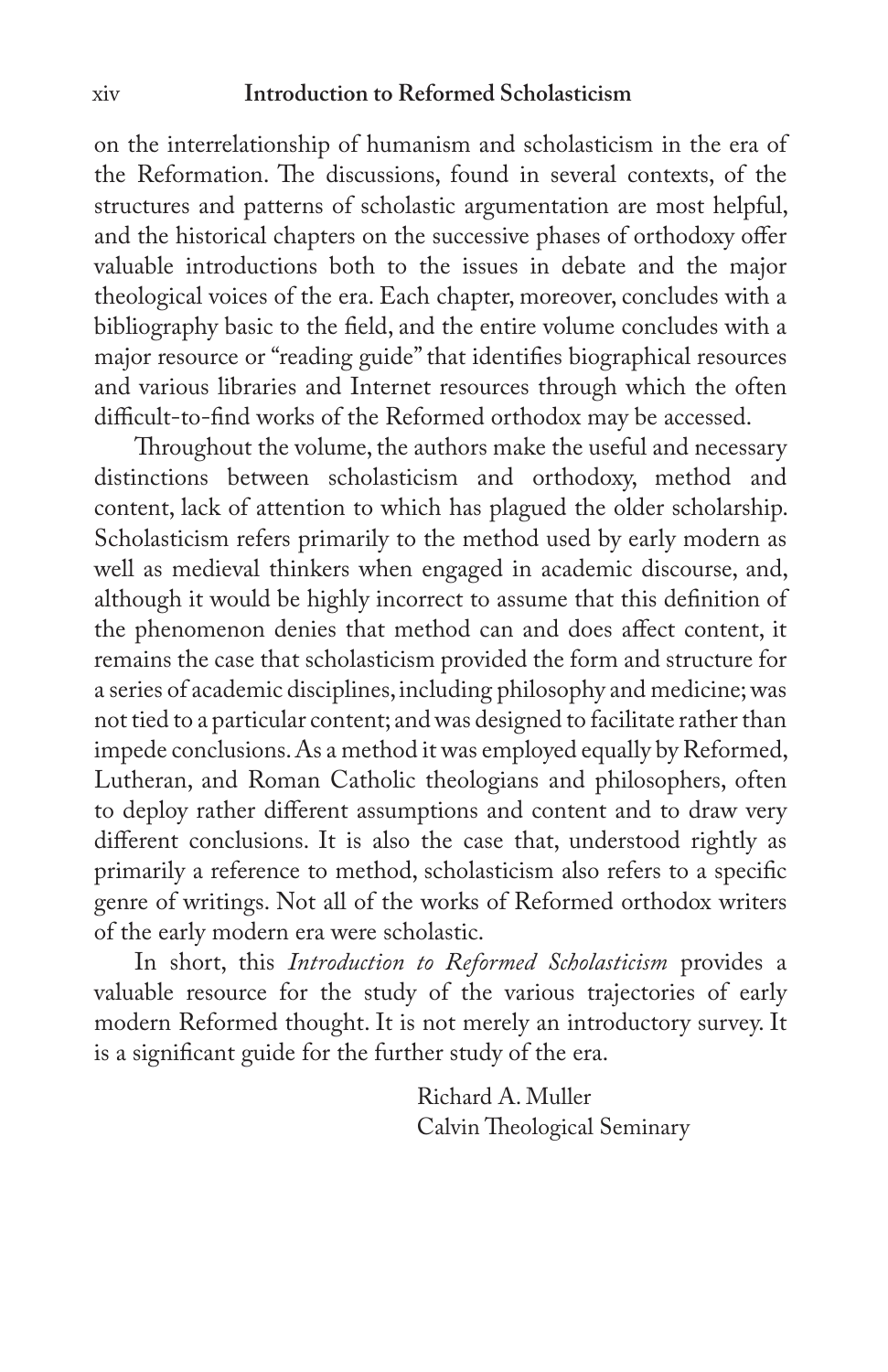#### CHAPTER 1

## **Introduction: What Is Reformed Scholasticism?**

*Willem J. van Asselt • Pieter L. Rouwendal* 

### **1.1 Why Reformed Scholasticism?**

This book is an introduction to the theological method commonly known as Reformed Scholasticism. This reflection on and exposition of the doctrines of the Christian church is often considered forced and conjures up images of rigid seventeenth-century theologians after Calvin who cast the Christian message into Aristotelian forms so that nothing was left of the original fresh message the Reformers had bequeathed to them. Divinity students were sent out into the churches with a dead, inflexible system used to scourge the congregation from the pulpit each Sunday. The result was a cut-and-dried faith devoid of life and a theology headed on the path to death or, even worse, trapped in the clutches of rationalism.

The writers of this book believe that this image is based on a number of historical and systematic misunderstandings. First, scholasticism was not something practiced only by "rigid" Reformed theologians; Lutheran and Roman Catholic authors also made ample use of this theological method after the Reformation. In that respect, scholasticism was an ecumenical enterprise. Secondly, scholasticism was not used only in the seventeenth century. The entire Western church had done scholastic theology since the eleventh century. A scholastic approach was also applied in other academic disciplines. The term "scholasticism" thus should not so much be associated with content but with method, an academic form of argumentation and disputation.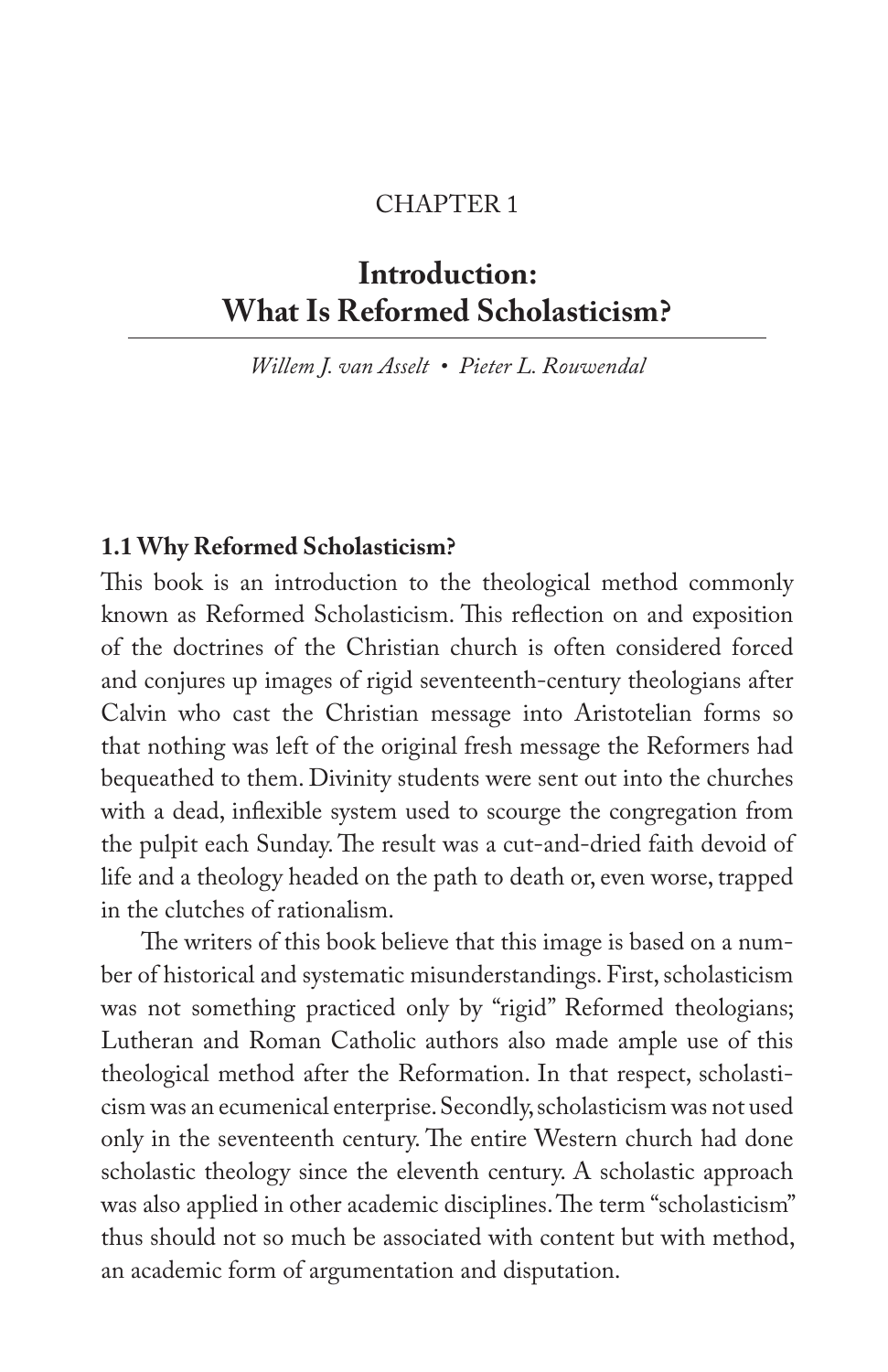#### 2 **Introduction to Reformed Scholasticism**

This is by no means the only view of scholasticism. Our positive outlook is countered by those who argue that statements of faith ought not tolerate any scholastic method of reasoning or that scholasticism involves a rationalistic distortion of the biblical witness. Others wonder how scholasticism relates to the Reformers. Did they not break with scholasticism? What about their followers, who drew once again from medieval writers? Was this not simply a return to the "darkness" of the Middle Ages? Others ask what the value of scholasticism is for the present. Are we dealing merely with a relic from the past, or can it help break through various present-day theological and ecumenical impasses?

These are the questions that will be treated in this book. This introduction thus concerns questions of continuity and discontinuity. Was there a radical break between the message of the Reformers and the theology of the Middle Ages? And was the theology of Protestant Orthodoxy then a betrayal of the original message of the Reformation? In treating these questions, this book makes room for both sides of the debate.

Without jumping ahead to the conclusions of our study, we do want to touch on why we consider the study of Reformed Scholasticism to be very important: first, the catholicity of Reformed Scholasticism; second, its historical theological meaning; and, finally, its systematictheological relevance.

By the *catholicity* of Reformed Scholasticism, we mean that those who practiced it explicitly aimed to stand within the tradition of the entire church. They made no pretense of originality or of developing the "true doctrine." As students of the Reformers, they wanted to develop a theology in which there was wide reflection on the core of the gospel with all its implications. They placed themselves in line with theology of all ages and engaged in theological reflection "together with all the saints." They looked not only to the past but also to the future. The Reformed Scholastics intended to contribute to the church's continued existence into the future.

It is necessary to pay attention to Reformed Scholasticism from a *historical theological* perspective, as interest has only recently been shown in the history of post-Reformation Reformed theology. Different approaches can be taken, historical and systematic. The task of the historian is to delve into authors and their writings in terms of the relationship they have with earlier, contemporary, or later develop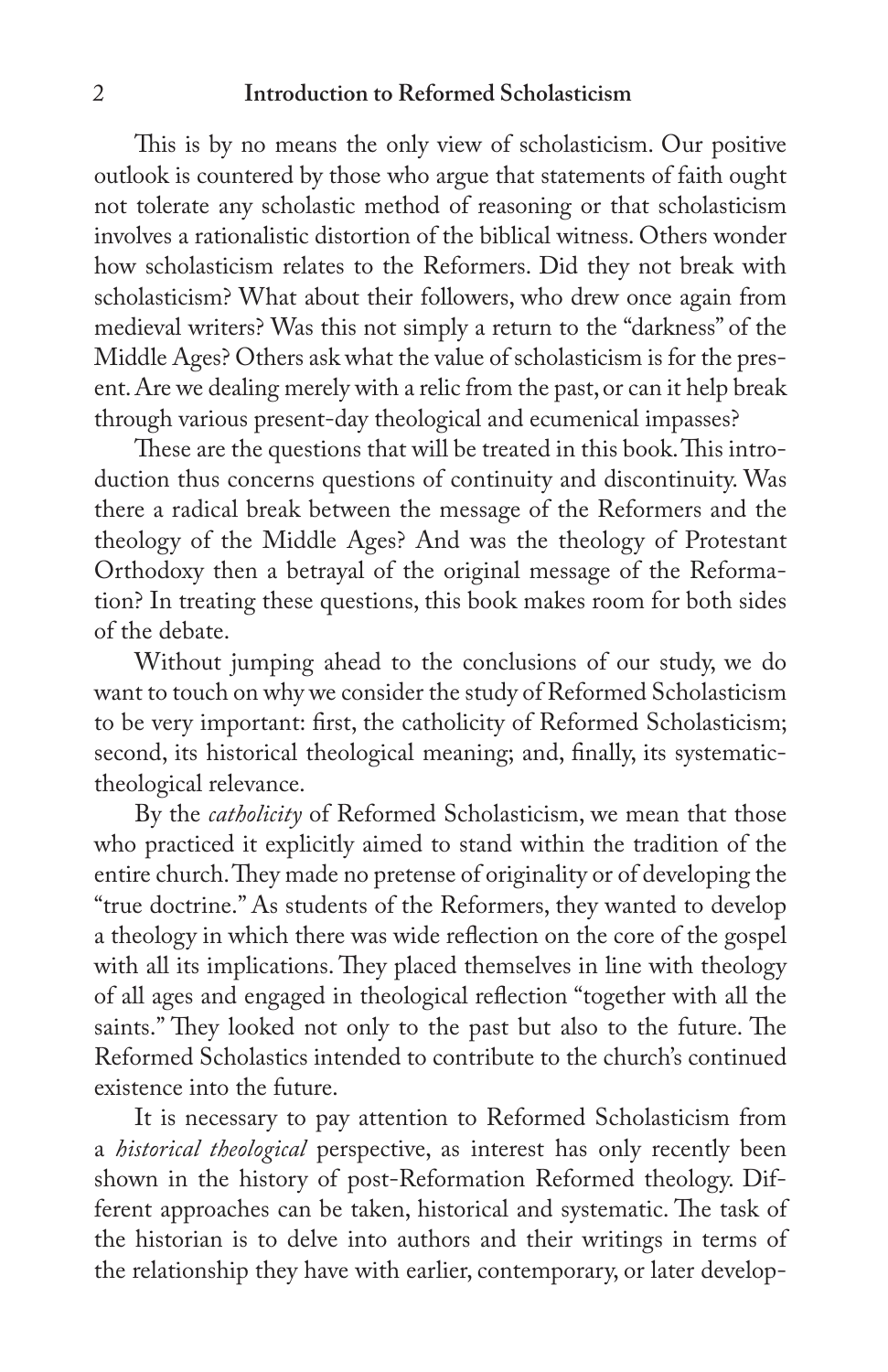ments. Analysis and evaluation of the content and intention, as well as the coherence of the various points of doctrine, are more systematic in nature. The authors of this introduction believe that a combination of these two approaches is desirable, and at times even necessary. This period in the history of Reformed Protestantism connects current Reformed theology to the Reformation and to the theology of all times.

Finally, we are convinced that current *systematic theology* is served well by a thorough knowledge of the theology of this period. We mention three important factors: First, the attempt to connect theology systematically with the practice of faith as this came to the fore, to give one example, in the Dutch Further Reformation (*Nadere Reformatie*). Second, we point to the argumentative quality of Reformed theology. As we will see, scholastically oriented theologians placed great emphasis on systematic and orderly argumentation and aimed at clear definition of the terms they used. With great care they explained in their theses the terms they used and noted also the various different meanings that a single term could have. The Reformed Scholastics did not limit themselves to one aspect of theology but saw each part in relation to the whole. Answers to one question could not conflict with those to another. What was argued in connection with the doctrine of God could not conflict with what was posited for the doctrine of providence.

Third, scholastic theology was practiced in close connection with other disciplines, such as philology, exegesis, philosophy, and so forth. Positions taken in this context were exhaustively defended. It did not suffice simply to reproduce the view of another. Room was given for counterarguments and objections. This was an explicit or implicit recognition that different methods could be followed to explain theological points of doctrine. Scholastic theology was neither doctrinal dressage nor a heresy witch hunt, but aimed at analyzing one's own position as well as those of others and at clarifying the implications of any given viewpoint. These three factors—the practice of faith, argumentative quality, and relationship to other disciplines—can likewise be fruitful for the practice of systematic theology today.

#### **1.2 Purpose and Structure**

Briefly stated, our goal for this book is to sketch a map with which the reader will be able to orientate himself through the landscape of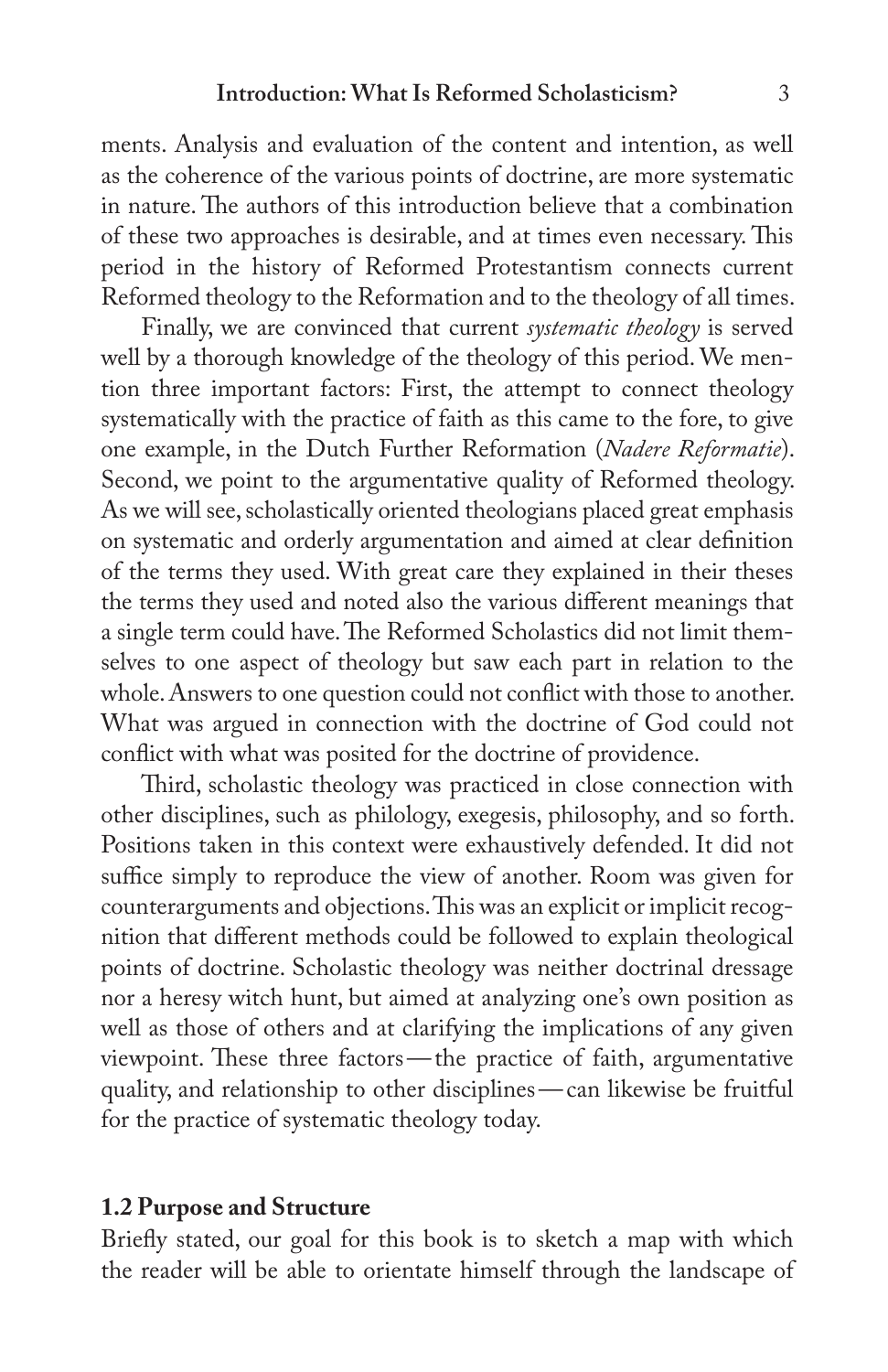#### 4 **Introduction to Reformed Scholasticism**

Reformed Scholasticism. To us, a mere description of the field appeared insufficient, and so we decided that concrete direction for independent research was also necessary. Both elements can be found in this book. Although the greater part of this introduction is descriptive in nature, at the end we have included a reading guide that illustrates how a scholastic text may be approached. Yet there is one condition for successful work in the field of Reformed Scholasticism that this introduction cannot provide: a working knowledge of Latin. For centuries the Latin language was the language of academia par excellence, much as English is today. The Reformed Scholastic thinkers used this language as well. They thought in Latin, spoke in Latin, and wrote in Latin. Anyone who wants to plunge into this field must have a working knowledge of this language. In the present book, however, the most important Latin terms have been translated and explained for the benefit of the reader.

This book is introductory in character. For that reason, a conscious attempt has been made to present the material in a manner that the interested non-theologian can follow. This means that in certain cases our exposition does not satisfy all the rigors of an academic publication. For that reason the reader will find very few footnotes, for example. Another feature is the division of the text into sections that use a larger typeface and those that use a smaller typeface. The larger typeface contains the primary lines of the argument, while the sections printed in smaller typeface support and elucidate these main lines more fully. Finally, a helpful tool is the bibliographical section that closes each chapter, containing references to relevant literature that can be used for further study.

The contents of this book can be divided into two main parts. First is an introduction to the development and contents of scholastic method as used in post-Reformation Reformed theology. The second part provides descriptions of the views, figures, and currents of Reformed Scholastic theology after the Reformation. Before the development of scholastic method is described, chapter 2 begins with an overview of the history of scholarship on Reformed Scholasticism.

Chapter 3 considers a figure from classical antiquity who was of great importance for the development of scholastic theology, the philosopher Aristotle. The scholastics used many terms and concepts developed by Aristotle. In order to understand Reformed Scholasticism, it is absolutely necessary to be acquainted with the technical terms that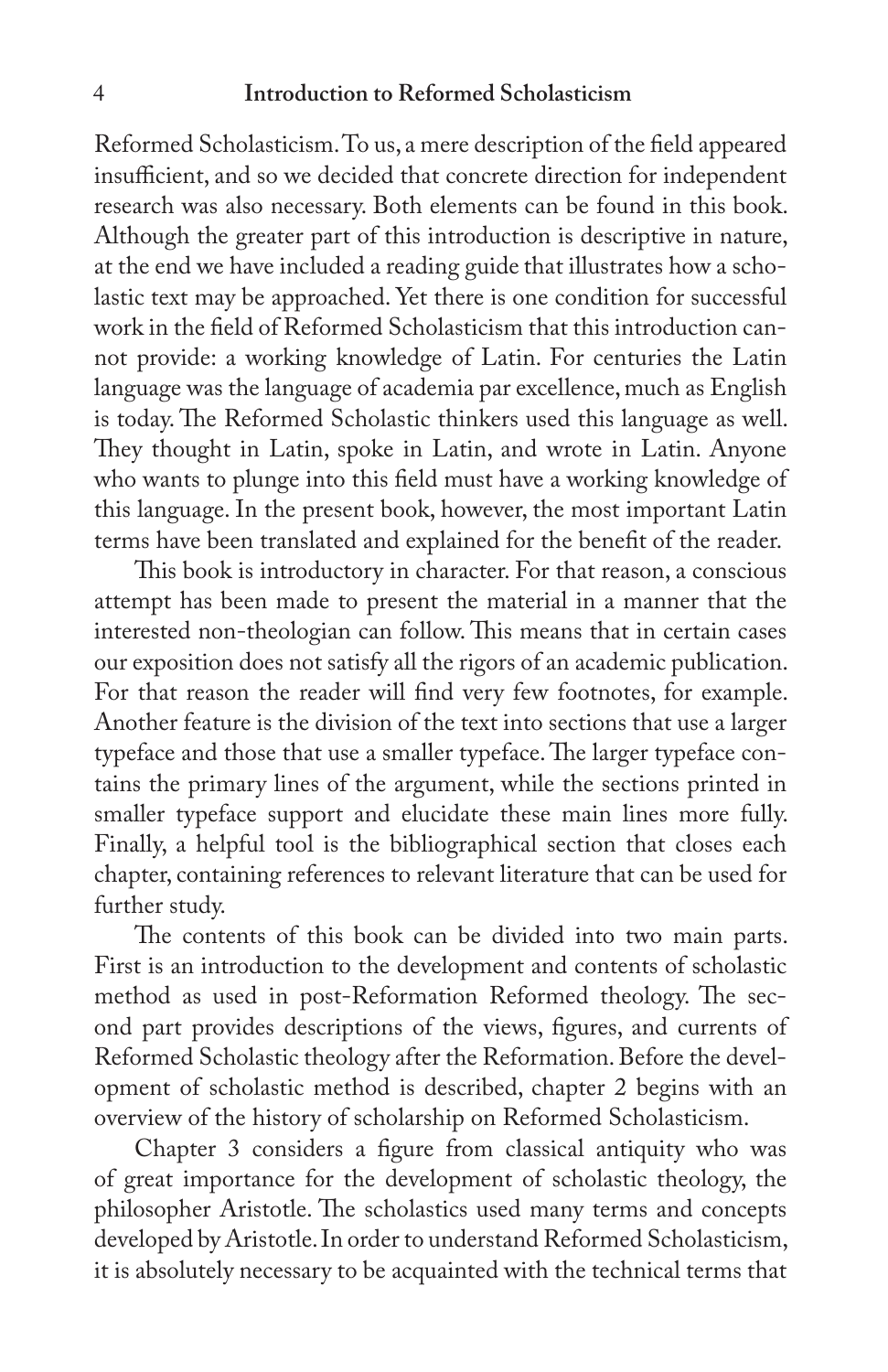came from the philosophy of Aristotle. The content of theology, however, was not determined by this philosopher, but was influenced above all by the thought of Augustine. This will be traced out in chapter 4. Chapter 5 lays out the development of scholastic method in the Middle Ages. After this introduction of the "protohistory" of Reformed Scholasticism, chapter 6 considers how humanist and scholastic methods related to each other in the period of the Reformation. Chapter 7 sketches the contours of the manner in which Reformed Scholastics worked with dogmatic material.

Part 2 of this book moves on to the three most important periods that can be distinguished within the history of Reformed Scholasticism. These three periods are described in chapters 8, 9, and 10, respectively. Each description follows a set pattern. First, attention is given to the historical context of the period. Next, the polemics from this period are introduced, followed by a short description of the most important centers of Reformed Scholastic theology of that time. Finally, one particular theologian is highlighted as a representative of that particular period.

The final chapter of this book addresses several historical questions for the study of scholastic theology today, as well as the systematic question of its current relevance. By way of a disputation from Voetius, two appendices illustrate, step-by-step, how a philosophical theological text from the seventeenth century should be approached for study.

#### **1.3 De!nition**

Before entering into the topics outlined above, we must, in good scholastic fashion, first define a number of terms that are frequently used in this book: "orthodoxy" and "scholasticism," as well as "Reformed Scholasticism," which is a more narrow description of the subject of this book.

#### *1.3.1 Orthodoxy*

The term "orthodoxy" is used first of all to refer to a certain period in the history of Protestantism after the Reformation and pertains to both Lutheran and Reformed developments. This period extends into the seventeenth and eighteenth centuries. In light of the original meaning of this word, it can bear several different nuances. As "correct doctrine" or "view" (Greek: *orthos* = correct, and *doxa* = view), the word points to certain content that must be defended in opposition to erroneous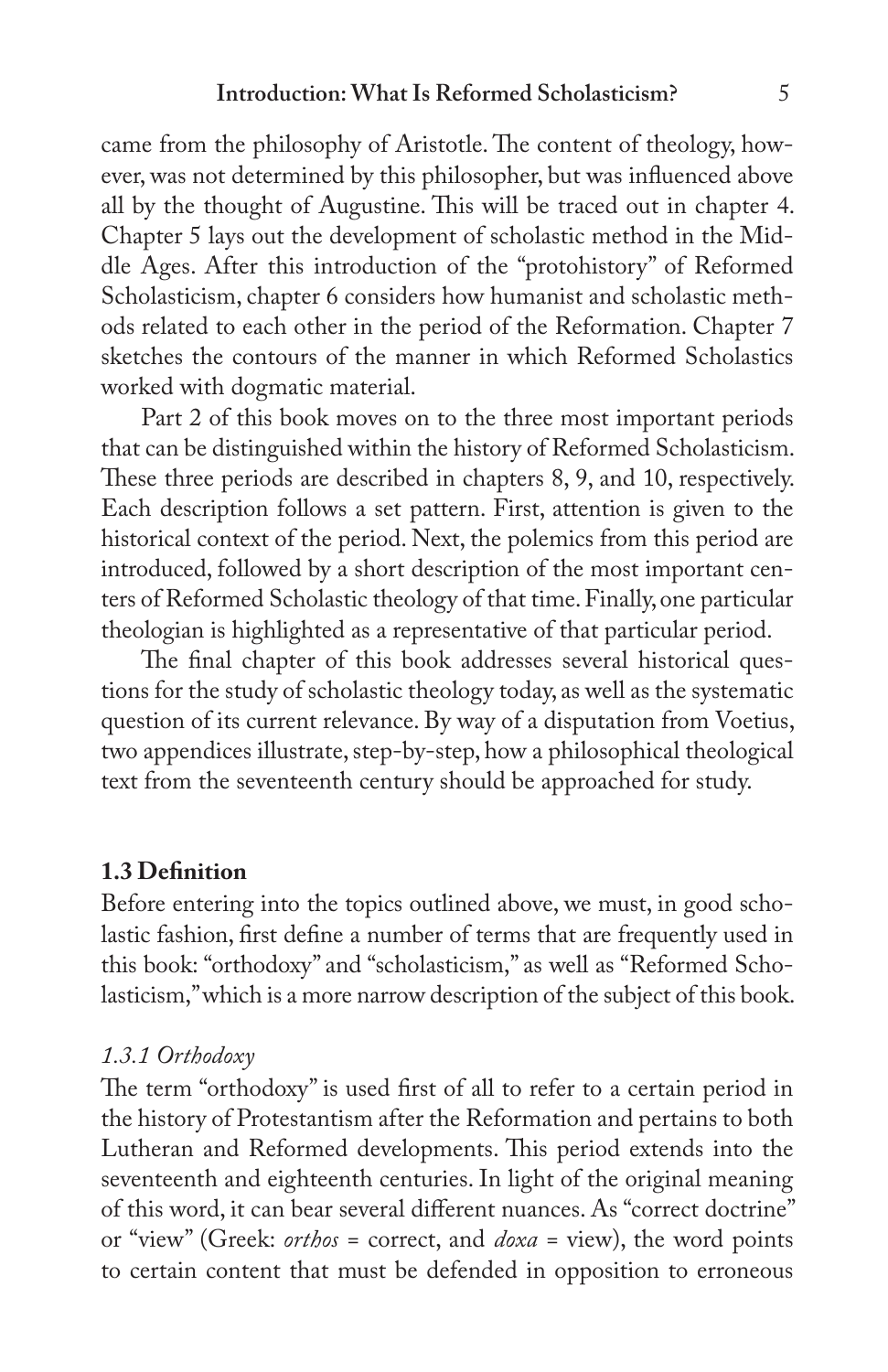views. As a result, the word orthodoxy also has a normative meaning in which a close connection is established with the teaching of the church throughout the ages. The term orthodoxy can also establish a close connection between systematic theology and the church's confessional documents. The term orthodoxy differs from scholasticism, in that the former pertains to correct content, while the latter has to do with an academic method. The meanings of these terms thus do not coincide.

In this book we use the term orthodoxy as the description of a period in the history of theology that stretches from the sixteenth century into the eighteenth century. When we speak of Reformed orthodoxy, we refer to that stream within orthodoxy connected to the Reformed confessions. In using this term, we do not make a statement as to whether or not a particular theologian in his work actually conformed to the Reformed confessions. We only wish to indicate that the theologian himself was convinced that his views were in line with the Reformed confessions.

#### *1.3.2 Scholasticism*

The term "scholasticism" is derived from the Greek word *scholè*, which originally meant "free time," as instruction in philosophy was originally followed in one's own free time. From there, *scholè* came to be used for anything that pertained to education. The Latin word *schola* received the same meaning. In Roman culture, *scholasticus* referred to someone devoted to science (in the broad sense of the term), whom we today would call a scholar. In the early Middle Ages, the term *scholasticus* meant "a learned person" or "one who received instruction in a school." Often the leader of a school was referred to with the same word. In the period of the Renaissance and Reformation, the term *scholasticus* was used in different ways. For example, the students at the academy (*schola publica*) instituted by Calvin in Geneva were called *scholastici*. Yet Calvin also used the word *scholastici* in a completely different, negative sense, there giving it a value in terms of content.

This ambivalence in the term "scholastic" can also be found in the writings of the representatives of orthodoxy. While in their dogmatic works writers from this period often rail against scholastic theology, in the same works and sometimes even in the same chapter one can find a defense of scholasticism. In the first case, the term scholastic is aimed at the content of (late) medieval theology; in the latter, the reference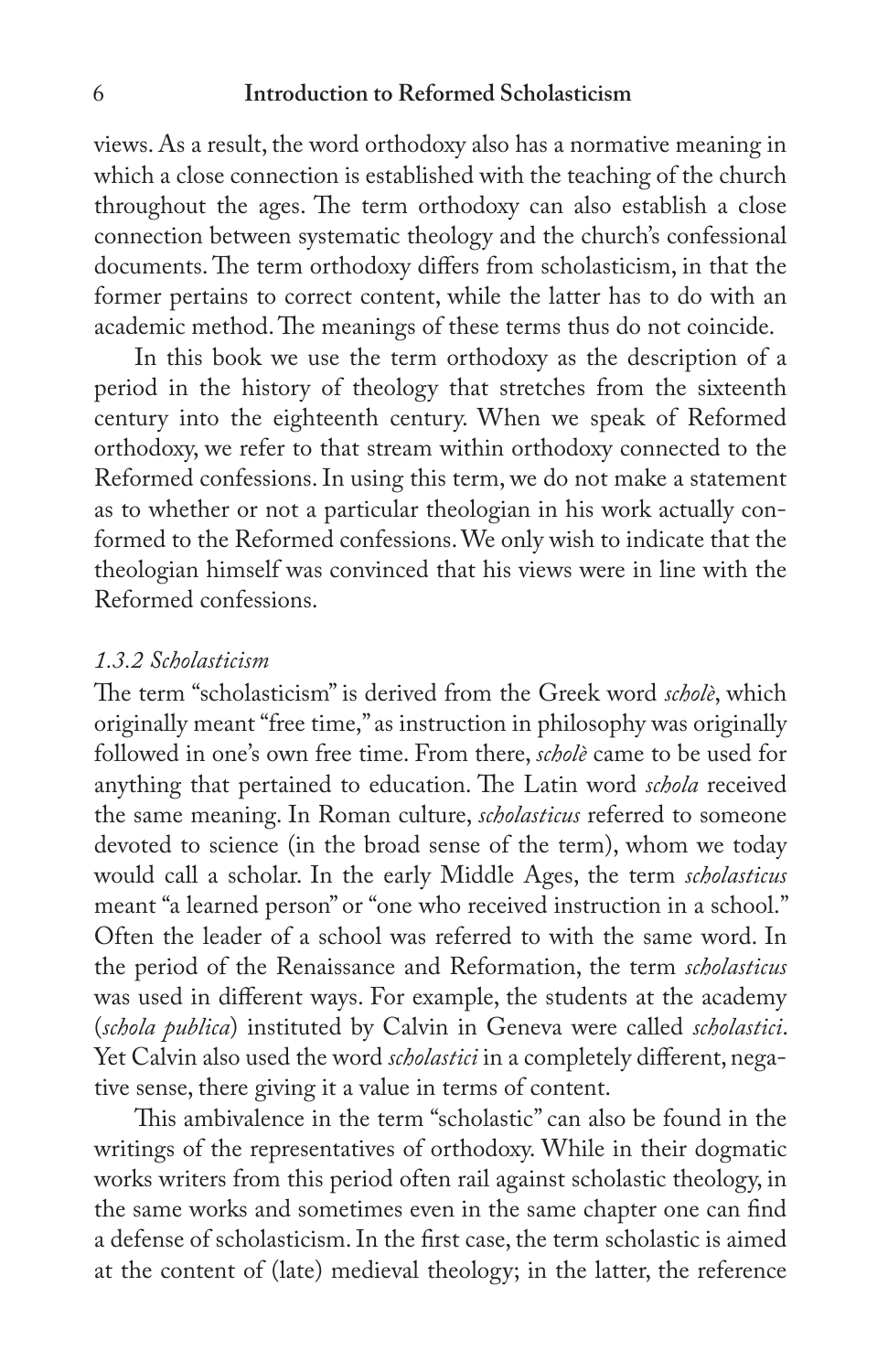is to theology as practiced at Reformed academies and universities. When orthodoxy lost its earlier place of prominence toward the end of the eighteenth century, the word scholastic was used almost exclusively in a negative way as a reference to content. This negative meaning has persisted up to the present.

However, it has been questioned whether the term scholastic can be rightly defined in terms of content. Lambertus M. De Rijk, in his *Middeleeuwse wijsbegeerte: Traditie en verniewing,* has convincingly shown that it is impossible to define scholasticism exclusively in terms of content. He proposed that scholasticism instead be used as a collective term for scholarly research and instruction carried out according to a particular method. With this proposal, De Rijk in effect went back to the original, medieval meaning of the word.

In the course of history, attempts have been made to define scholasticism, both historically and systematically. Scholasticism was often identified with medieval theology without taking account of the fact that scholastic method was used also in later times, and further, that not all medieval theology was scholastic. Other definitions identified scholasticism with a certain content, such as Aristotelian philosophy, and simultaneously made a value judgment. De Rijk opposed all of these definitions and emphasized the didactic and methodological character of scholasticism. He considered scholasticism primarily as "a method which is characterized, both on the level of research and on the level of teaching, by the use of an ever recurring system of concepts, distinctions, definitions, propositional analyses, argumentational techniques and disputational methods" (*Middeleeuwse wijsbegeerte: Traditie en verniewing*, 11).

De Rijk's critical attitude toward existing definitions of scholasticism was shared by Ulrich G. Leinsle. However, he was also critical of De Rijk. Leinsle considered it historically unwarranted to use the term scholasticism as a collective term for the medieval academic method. According to Leinsle, such a definition is useful only when that method can be carefully defined; but medieval theologians rarely ever addressed their own method. Only from the sixteenth century onward can one find systematic treatments of method (*de methodo*). Leinsle further pointed out that "method" in the Middle Ages was a very complex concept, depending entirely on the ever-changing concept of scholarship during the medieval period.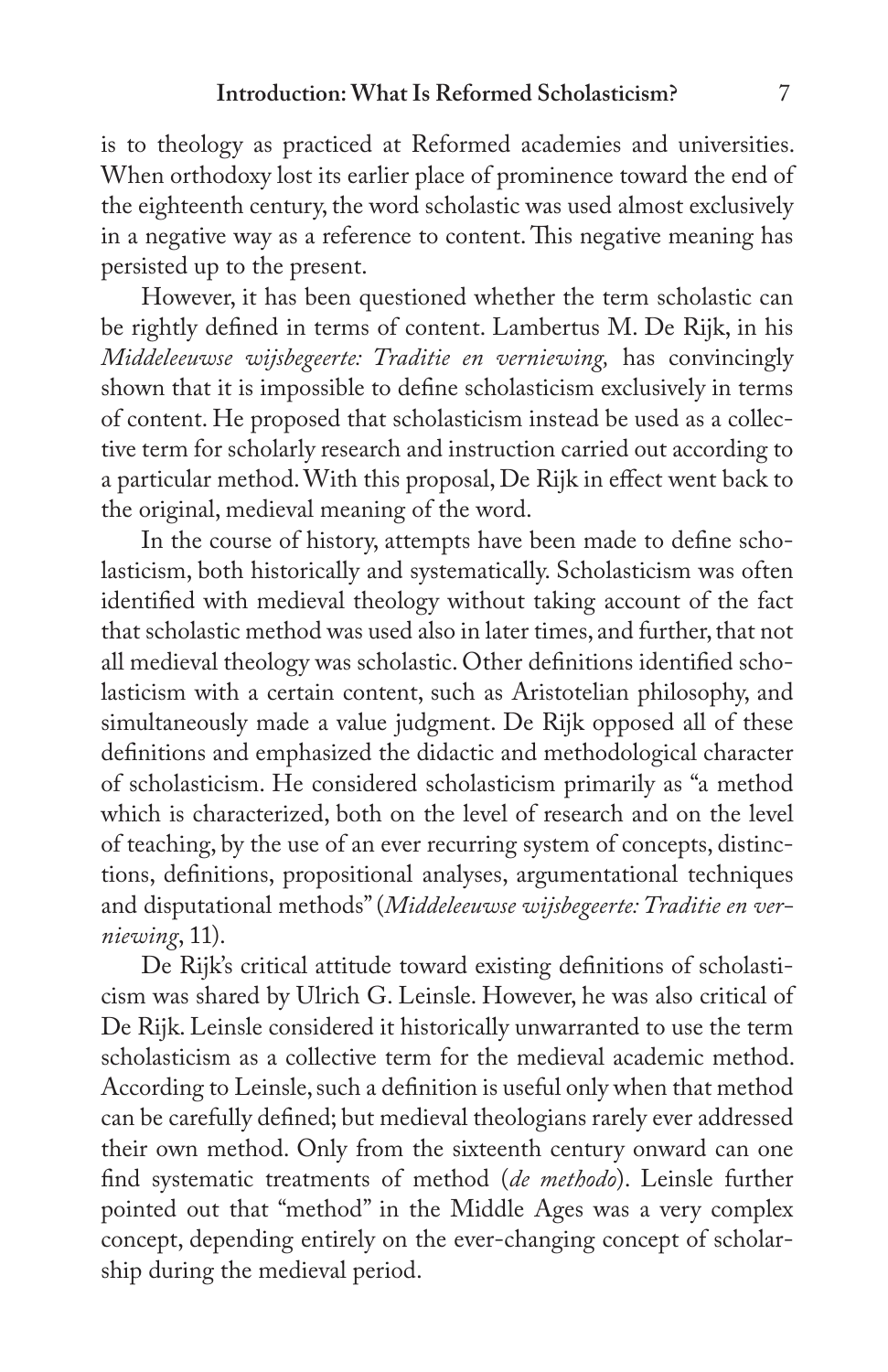#### 8 **Introduction to Reformed Scholasticism**

The most important thesis we will defend in this work is that the term scholastic refers above all to method, without direct implications for content. It pertains to methods of disputation and reasoning which characterize scholasticism in contrast to other ways of doing theology. What follows will make it clear that our own understanding of scholasticism is in line with De Rijk's definition.

#### *1.3.3 Reformed Scholasticism*

After defining orthodoxy and scholasticism, we still need to specify more closely what the subject of this study is, namely, Reformed Scholasticism. The word "Reformed" as opposed to "Calvinist" was chosen very deliberately. The Reformed stream within Protestantism does not find its origin only in the work of Calvin, but also in that of his contemporaries, such as Bullinger, Bucer, Vermigli, and Zanchius. If one intends to highlight the broad character of the entire movement, then it is not correct to suggest that only *one* person stood behind that tradition. It is for this reason that we do not speak of a "Calvinist Scholasticism," but rather of a "Reformed Scholasticism." Furthermore, the adjective Reformed ought not to be understood as suggesting that the Reformed developed their own scholastic method distinct from other forms of scholasticism. The difference between Roman Catholic, Lutheran, and Reformed Scholasticism is not in method but in content.

From the above, the reader can see that the terms scholasticism, orthodoxy, and Reformed are not to be identified with each other. Scholasticism refers to a method, and must not be confused with a particular content. "Orthodoxy," in contrast, refers to a particular period in history, tied to a particular content, and has nothing to say about method. However, orthodoxy also may not be identified with the term Reformed, since one can also speak of Jewish, Lutheran, or Roman Catholic orthodoxy. "Reformed" refers to theological content tied to the Reformed confessions.

Further, "Reformed theology" may not be equated with "scholastic theology." The fact that Reformed, academic theologians used scholastic method does not mean that this was the only method they employed. Nor should only the theologians from the period of orthodoxy who used scholastic method be considered Reformed theologians. Scholastic method was used above all for engaging in theology on an academic level. In other works of Reformed authors one will rarely, if